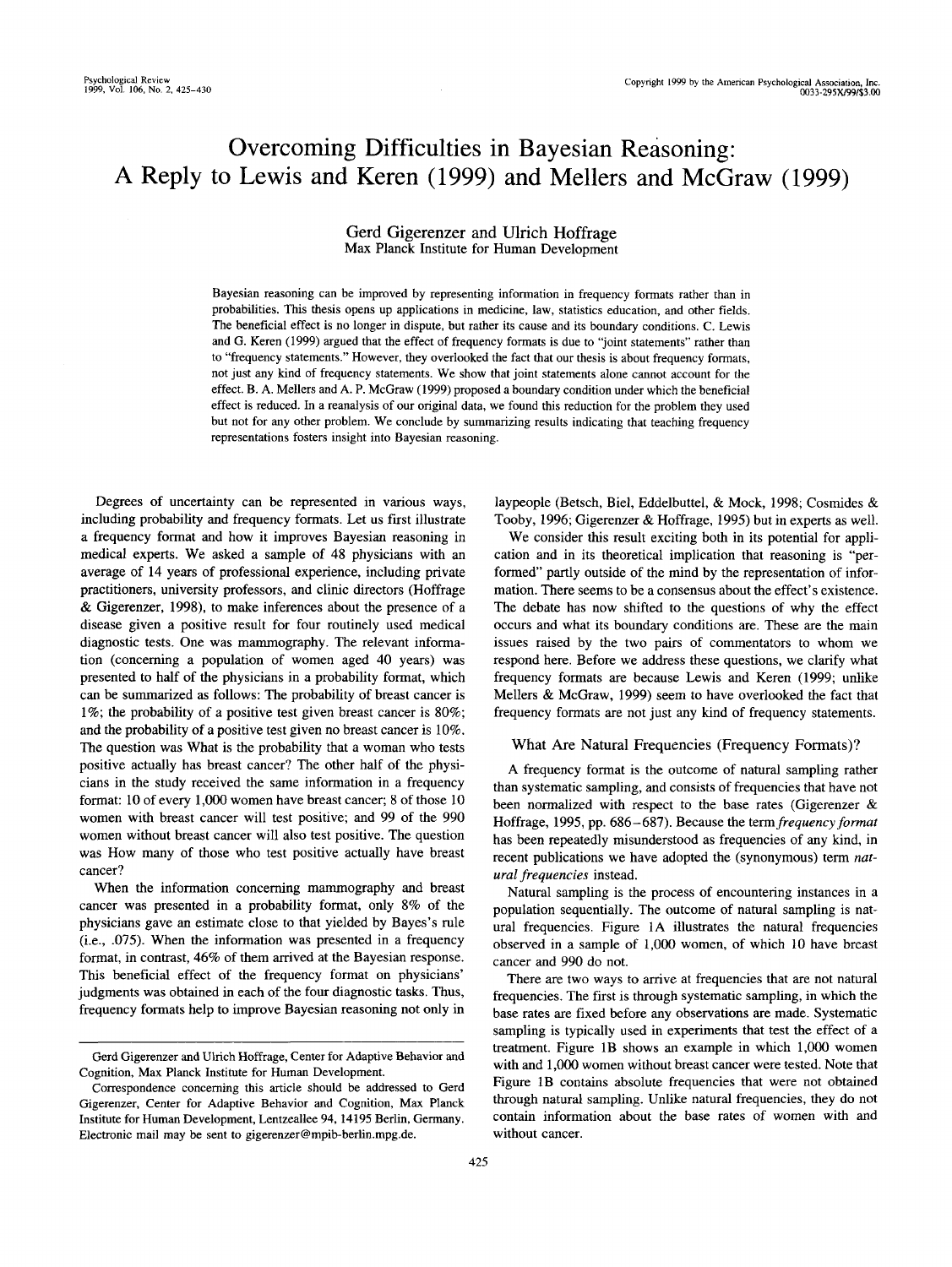

## **Natural Frequencies**

#### **Normalized Frequencies**



*Figure 1.* A: natural frequencies. B: absolute frequencies that are not natural frequencies (obtained by systematic sampling or by normalizing natural frequencies with respect to base rates). C: relative frequencies or probabilities. *H* and *D* stand for hypothesis and data, respectively.

There is a second way to arrive at frequencies that are not natural frequencies: by normalizing natural frequencies with respect to the base rates (i.e., by setting the base rates to the same value, such as 1,000 [see Figure IB] or 1.0 [see Figure 1C]). For instance, consider the 10 women with cancer in Figure 1A (left column), of whom 8 test positive. Normalizing this natural frequency results in 800 of 1,000 (see Figure IB), or .8 (see Figure 1C). Normalized natural frequencies, like absolute frequencies obtained through systematic sampling, thus have the base-rate information filtered out of them.

Natural frequencies such as those in Figure 1A result from the most common form of direct observation (outside of systematic experimentation in science). Young children can count events from an early age, but do not understand fractions and other kinds of normalized counts until much later in their development (Dehaene, 1997). Examples of natural frequencies in science can be found in medical and epidemiological screening data from which base rates, hit rates, and false-positive rates are derived. The qualifier "natural" in the terms *natural sampling* and *natural frequencies* emphasizes that they are based on observations made in an ecological (rather than an experimental) setting and on raw (rather than normalized) counts of events.

The important point is that natural frequencies facilitate Bayesian computations. This is because they carry information about bases rates, whereas normalized frequencies and probabilities do not. If information is presented in normalized values, one has to multiply these by the base rates to bring the base rates "back in." Natural frequencies need not be multiplied in this way (Gigerenzer & Hoffrage, 1995).

To summarize, natural sampling yields natural frequencies, which carry information about base rates and thereby facilitate Bayesian computations. Systematic sampling and normalization do not lead to natural frequencies. Systematic sampling does not capture information about base rates because they are fixed *before* the observations are made. Normalization entails discarding the base-rate information *after* the observations are made.

With this definition of natural frequencies in mind, let us first consider Lewis and Keren's experiment and then their theoretical argument.

#### Normalized Frequencies Are Not Natural Frequencies

Lewis and Keren attempt to show that it is not "the use of frequencies by itself" (p. 411) that improves Bayesian reasoning. In their experiment, they compare natural frequencies (as in Figure 1A) with normalized frequencies (as in Figure IB; they call the latter "conditional frequencies"), and report that the former generated more Bayesian responses. From this difference, they conclude that it is not the use of "frequency statements" that causes the improvement in performance, a result they believe undermines our argument about natural frequencies. They thereby overlook the point of our hypothesis, namely that Bayesian reasoning is facilitated by natural frequencies, not by just any kind of frequency statements.

In Experiment 2 (Gigerenzer & Hoffrage, 1995), we showed that relative frequencies like those in Figure 1C resulted in the same low Bayesian performance as probabilities, a result Lewis and Keren do not mention. Lewis and Keren have since shown the same result for the second type of normalized frequencies (Figure IB).

## Can Joint Statements Account for the Effect of Natural Frequencies?

We have argued that natural frequencies improve Bayesian performance because (a) they carry information about the base rates, which facilitates Bayesian computations, and (b) these computations are performed on natural numbers (Gigerenzer & Hoffrage, 1995, Results 1-7, pp. 687-689).

In contrast, Lewis and Keren claim that the beneficial effect is due not to natural frequencies but to the use of "joint statements" (i.e., statements about the joint events *D & H* and *D &* not-fl) as opposed to "conditional statements." Their experiment, however, cannot distinguish between these two alternative explanations, because their joint statements were natural frequencies, and what they call conditional statements were normalized frequencies. Because natural frequencies necessarily involve joint statements, the critical test case would be joint statements that are *not* natural frequencies. A representation in terms of joint probabilities, such as *p(D & H),* permits such a test.

Although Lewis and Keren include joint probabilities in their Figure 1, they did not test joint probabilities. We did (Gigerenzer & Hoffrage, 1995, pp. 692-695), a fact that Lewis and Keren fail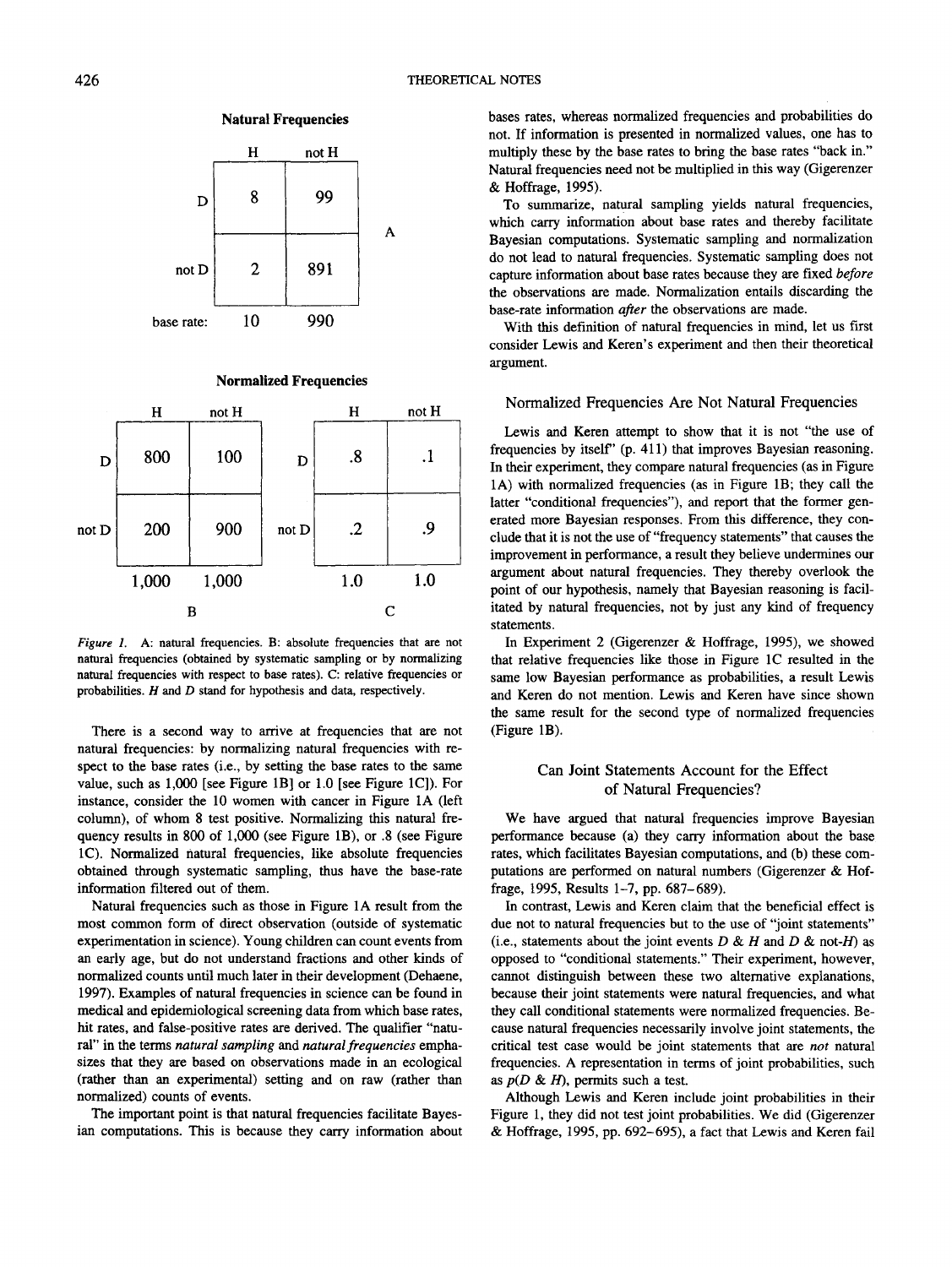to mention. We tested a full  $2 \times 2$  factorial design that included joint probabilities, standard probabilities, and the two corresponding types of natural frequencies (Figure 2).

If the effect of frequency formats were mainly due to the use of joint statements, as Lewis and Keren claim, then a probability format with joint statements should lead to about the same performance as a frequency format. This is not the case. The probability format with joint statements yielded an average of only 28% Bayesian responses, whereas the corresponding frequency format yielded 50% (see Figure 2). The superiority of this frequency format was observed in each of the 15 problems studied. If one adds the other two cells of Figure 2 to the picture, one can see that each of the frequency formats (standard and short menu, between which Lewis and Keren do not distinguish) results in more Bayesian responses than each of the two probability formats.

To summarize, contrary to Lewis and Keren's hypothesis, joint statements alone cannot account for the beneficial effect of frequency formats.

#### Rare Events

In contrast to Lewis and Keren, Mellers and McGraw do not dispute that the beneficial effect of information representation that we found is due to natural frequencies, which, as they phrase it, help people to visualize "nested sets." However, they propose a condition under which the effect is no longer obtained.

Mellers and McGraw distinguish between problems that include rare as opposed to common events. They define rare events as having probabilities of .05 or lower. The boundary condition Mellers and McGraw propose is as follows: If all events are common, then the advantage of natural frequencies is reduced. If at least one of the events is rare, however, natural frequencies should have a large effect on performance.



*Figure 2.* The  $2 \times 2$  factorial design in Gigerenzer and Hoffrage (1995, Experiment 1) and the percentages of Bayesian responses in the four conditions. The standard menu displays *p(H), p(D\H),* and *p(D\ not-H),* or the corresponding frequencies, whereas the short menu displays *p(D & H)* and *p(D),* or the corresponding frequencies. (Probability formats with short menus are *catted joint probabilities* by the commentators.) The two probability formats are identical to the PC and PJ conditions in Lewis and Keren's (1999) Figure 1; the frequency formats, however, are not (see text). The percentages of Bayesian responses in each of the four conditions are averaged across 15 problems (including the mammography and cab problems, which the commentators examined).

Mellers and McGraw then predict that the difference between natural frequencies and probabilities will be minimized for problems with a common base rate of 15% compared with a problem with a rare base rate of 1%. Their experimental results are shown in Figure 3 (broken lines). When the base rate was 15%, the two probability formats indeed resulted in almost the same proportion of Bayesian responses as the corresponding frequency formats.

Mellers and McGraw tested their hypothesis for only one rare base rate and one common base rate. To test the generality of their finding, we reanalyzed the results of all 15 problems in our Experiment 1, which include base rates ranging from 0.005% to 80% (i.e., from very rare to very common). Figure 3 (solid lines) shows that the interaction Mellers and McGraw predict—that the difference between probabilities and natural frequencies would be smaller for problems that have only common events—was not observed. However, among the four problems with common events (base rates of 15%, 30%, 36%, and 80%), there was one (base rate of 15%) in which the proportion of Bayesian responses for the two frequency formats was almost as low as for the corresponding probability formats. This exception was the cab problem, which elicited the same effect in Mellers and McGraw's study.

This reanalysis of our data indicates that Mellers and McGraw's results are no fluke. There seems to be something special about the cab problem that suppresses or counteracts the beneficial effect of natural frequencies. Thus, there is a boundary condition on the effect of natural frequencies, but it seems to be even more specific than Mellers and McGraw state; it has to do with some feature(s) of the cab problem that reduce(s) the effect of natural frequencies. However, common events do not seem to be a boundary condition because the beneficial effect of natural frequencies was observed across a broad range of rare and common events. Instead of the predicted interaction, our reanalysis revealed a small main effect: In each of the four forms of representation tested in Experiment 1, Bayesian responses were, if anything, slightly more frequent when events were common rather than rare.

To summarize, Mellers and McGraw's results are consistent with those obtained in our Experiment 1. However, they hold for the cab problem and not for any of the other problems, some of which involve even larger base rates. The feature of the cab problem responsible for this result remains to be discovered. Thus, the boundary condition seems to be even more specific than proposed.'

<sup>&</sup>lt;sup>1</sup> Why is the overall level of performance among the participants in Mellers and McGraw's study not even half that among our University of Salzburg students (see Figure 3)? Mellers and McGraw suggest practice as an explanation: Whereas their student participants received only 1 problem each, ours worked on 30 problems in all (15 problems  $\times$  2 representations). To test this hypothesis, we reanalyzed our data and found that the performance of our participants on the first problem was even slightly higher than that on the remaining 29 problems, lending no support to an explanation in terms of improvement by practice. Mellers and McGraw's second hypothesis, cultural differences in basic mathematical training, seems more promising to us.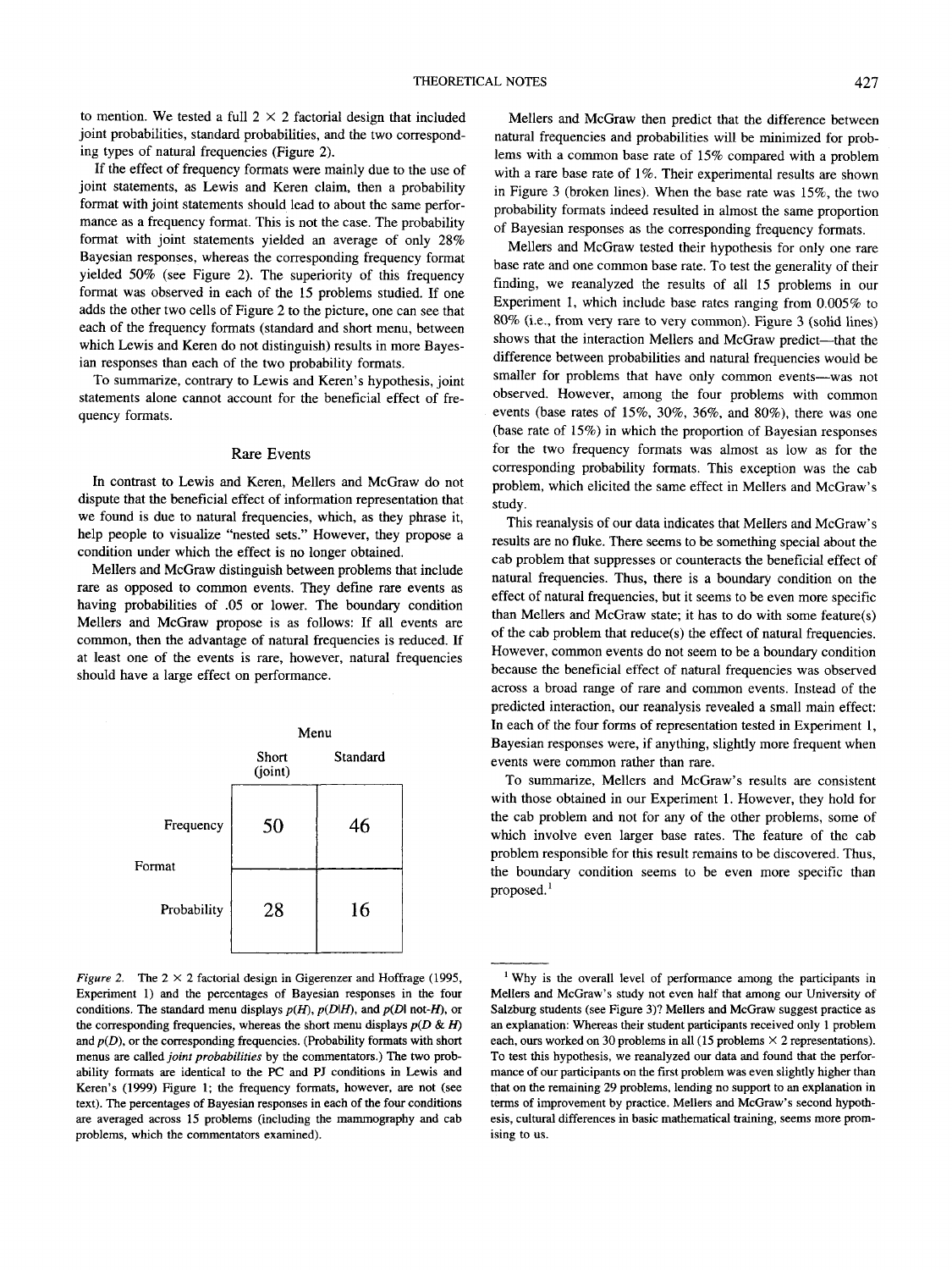

*Figure 3.* The 15 problems (Gigerenzer & Hoffrage, 1995, Experiment 1) ordered from rare to common base rates. Straight lines show the results of our Experiment 1; dashed lines show the results of Mellers and McGraw's (1999) study. Note that in the four problems with base rates higher than 5%, all other probabilities are also above 5%; therefore, all events are "common" in the sense of Mellers and McGraw. The percentages of Bayesian inferences for the cab problem are slightly different from those reported in Mellers and McGraw's Table 6 because the latter were based on the numerical responses alone, whereas ours were based on the numerical responses and the "write-aloud" protocols during the test and an interview after the test, as described in Gigerenzer and Hoffrage (1995, p. 692).

# Multiple Representations: When Should We Use Natural Frequencies?

Lewis and Keren argue that one should represent information in terms of probabilities rather than natural frequencies because the former "reflect what we actually do in inferential science" (p. 414). We disagree with the idea that there is a single best form of information representation for all purposes. There are situations in mathematics and beyond in which probabilities are an excellent choice for representation. In experiments based on systematic sampling, for instance, no natural frequencies are obtained, and probabilities of the type *p(D/H)* are often all that is needed, as Lewis and Keren correctly observe. (Few scientists actually use Bayesian statistics to test their hypotheses.) However, when we turn to situations in which Bayesian reasoning is important, and intuitive understanding and successful communication are crucial, then natural frequencies are a better choice. We provide two examples.

Consider a typical counselor among the 20 professional AIDS counselors we studied during actual counseling sessions with a low-risk male client (Gigerenzer, Hoffrage, & Ebert, 1998). Like all counselors, this one explained the uncertainties to the client in probabilities and percentages. For instance, he said that the prevalence of HIV among men like the client is 0.1% or slightly higher, and that the HIV test's sensitivity (the probability of a positive test given HIV) and specificity (the probability of a negative test given

no HIV) are both 99.9%. When the client asked what this would mean for the chances that he actually has HIV if he tested positive, the counselor responded that this chance is also 99.9%.

If this counselor had been trained to represent uncertainties in natural frequencies rather than in probabilities (which none of the counselors we studied had been), he would easily have understood that this answer makes no sense. Using natural frequencies, the same counselor could have explained, "Imagine 1,000 low-risk men like you taking an HIV test. One of these is infected and will test positive with practical certainty. Of the remaining 999 uninfected men, we expect that 1 will also test positive. Thus, we expect that of the 2 who test positive, only 1 is infected. Therefore, if you tested positive, your chances of really being infected would be about 1 in 2." Using natural frequencies, both counselor and client can more easily understand what a positive test means. Here, a frequency representation can prevent psychological distress based on misunderstood probabilities.

Representing information in natural frequencies can also make a difference in the courtroom, for instance, in testimony concerning DNA fingerprinting. The lawyers on O. J. Simpson's multimilliondollar defense team are the only ones of whom we know who have taken notice of research into the power of frequency formats. They opposed the admission of conditional probabilities and likelihood ratios, which are ratios of conditional probabilities, in the testimony of DNA expert and witness for the prosecution Professor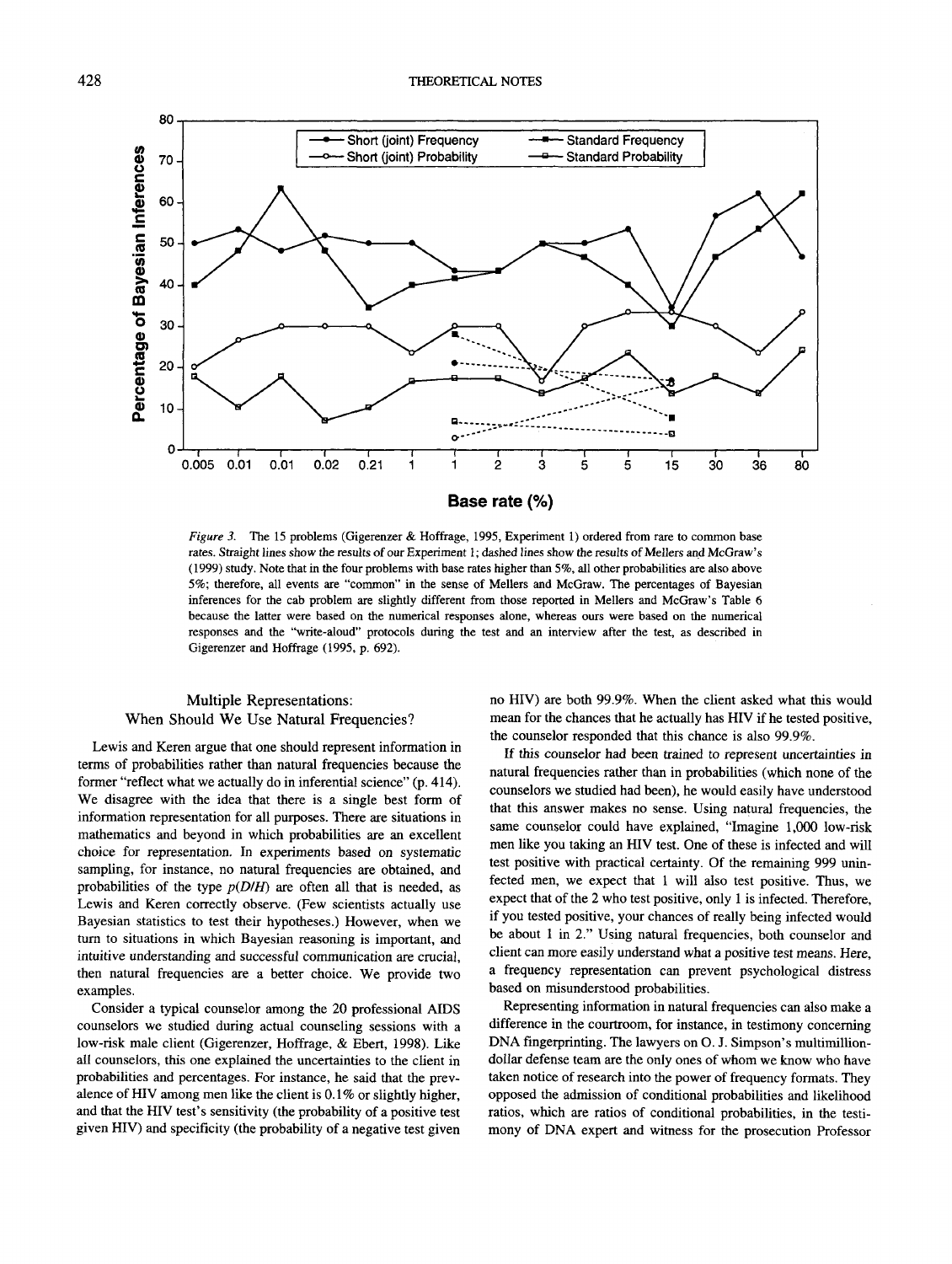Bruce Weir. The defense team requested that the jurors hear the information in frequencies instead, to which Judge Ito and the prosecution agreed (Koehler, 1996). The request was based on the sound argument that jurors might confuse random-match probabilities with statements about the probability that Mr. Simpson was actually the source of the samples.

These two examples illustrate real-world situations in which using natural frequencies can foster understanding (for more, see Gigerenzer, 1998).

## Base Rates Vary, but Conditional Probabilities Do Not. True?

Lewis and Keren argue that one can apply the same conditional probabilities to new populations with different base rates, and that this ease of generalization favors the standard probability format. To support this argument, they claim that although women in different age groups can be expected to have different base rates of breast cancer, the "conditional rates of a positive report, given the presence or absence of breast cancer, might be expected to remain relatively stable across different populations of women. To apply them to a new group, all that would be needed is the base rate of breast cancer for the new group" (p. 414).

The problem with this argument—that base rates vary while conditional probabilities either vary little or not at all—is that base rates and conditional probabilities often vary together. For instance, the sensitivity (hit rate) of mammography is consistently lower in younger women, who also have lower base rates of breast cancer, probably because of the lower contrast between cancerous and normal glandular tissue in younger women (Fletcher, Black, Harris, Rimer, & Shapiro, 1993). Aside from specific causal factors such as the fact that time softens tissue, which in turn improves test sensitivity, there is also a more general reason for this dependency. When tests such as those for breast cancer and HIV are based on continuous rather than binary variables, one needs to define what counts as a positive result. This definition depends on the costs of the two possible errors one can make (i.e., misses and false alarms), which in turn depend on the base rates. In other words, the balance between sensitivity and specificity of a test is actually chosen dependent on the base rates.

Ignoring the fact that base rates and conditional probabilities are often dependent can lead researchers to mistake people's sensitivity to this dependency for base-rate neglect, as demonstrated for the cab problem by Birnbaum (1983) and for the engineer-lawyer problem by Mueser, Cowan, and Mueser (1999).

To conclude, the claim that base rates and conditional probabilities are independent stands or falls with the empirical evidence. Instead of making the general assertion that base rates shift with population whereas conditional probabilities do not, we need to consult the specific evidence in each case.

### Teaching Frequency Representations

One of the physicians in the study mentioned in the opening paragraph wrote to us that she now represents probabilities as natural frequencies, and no longer has "to muddle through" statistical information pretending to herself and her patients that she understands. Others remarked that natural frequencies are "more visual" and help them to see through the numbers (Hoffrage  $\&$  Gigerenzer, 1998). On the basis of these and other experiences in working with experts and laypeople, we disagree with Lewis and Keren's unsupported claims that substituting frequency for probability representations is "mechanical" and that the "effectiveness of such attempts [to overcome cognitive biases] may be more apparent than real" (p. 414).

More systematic evidence that natural frequencies foster insight comes from studies on training in statistical reasoning. Two important measures of statistical comprehension are generalization to new problems and temporal stability after training. In testing a computer-based program for training Bayesian reasoning, Sedlmeier (1997; Sedlmeier & Gigerenzer, 1999, Experiment 1) examined both. One group of participants was taught how to represent probabilities as natural frequencies. Another group received traditional rule training, in which participants learned to insert the appropriate probabilities into Bayes's rule. To compare the effects of representation and rule training, Sedlmeier gave participants test problems in which all statistical information was expressed in *probabilities.* The immediate generalization effect for the representation training was about twice as high as that for the rule training. Five weeks after the training, the median percentage of Bayesian responses in the rule group was down to only 15%, whereas that in the frequency representation group remained a high 90%.

Translating probabilities into natural frequencies thus proved highly effective in training Bayesian reasoning, suggesting that rather than being superficial or mechanical, natural frequencies can foster statistical insight.

## Cognitive Illusions and Frequencies

Several other "cognitive illusions" can be reduced or eliminated by presenting information in frequency formats or by asking questions in terms of frequencies. We emphasize that there are different causal factors behind these effects, of which we have studied three. First, natural frequencies facilitate Bayesian computations, as in the research discussed here. Second, posing a question in terms of frequencies can clarify (or change) the reference class on which a probability judgment is based. For instance, we have argued that the "overconfidence bias" disappears with frequency questions because they switch the reference class from which the numerical judgments are derived (Gigerenzer, Hoffrage, & Kleinbolting, 1991). Third, asking a frequency question may induce the listener to interpret a question as being related to mathematical probability, whereas asking "how probable" an event is may elicit one of the legitimate nonmathematical interpretations of probability, which are often cued by other aspects of the problem. The so-called conjunction fallacy in the Linda problem is an example of an illusion that is reduced by a frequency representation for this reason (Hertwig & Gigerenzer, in press).

Although in each case a cognitive illusion is reduced or eliminated, one should not confuse the different causal factors behind the frequency effect. Also, there are more than the three just mentioned: Frequencies are easier to visualize, and they facilitate internal representations that involve discrete elements, such as in Johnson-Laird's (1983) mental models.